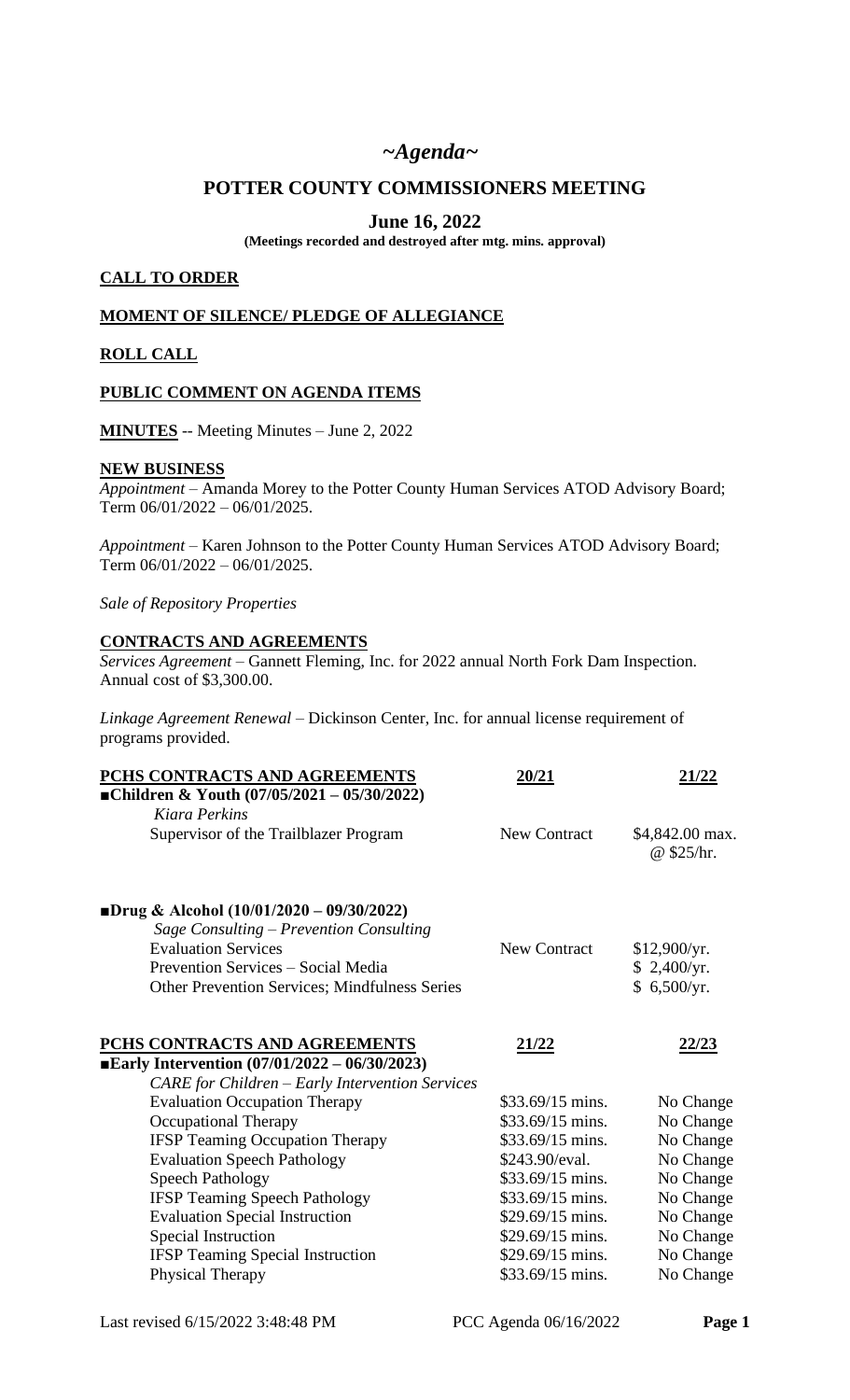| <b>Evaluation Physical Therapy</b>                                   | $$33.69/15$ mins.   | No Change    |
|----------------------------------------------------------------------|---------------------|--------------|
| <b>IFSP</b> Teaming Physical Therapy                                 | \$33.69/15 mins.    | No Change    |
| PCHS CONTRACTS AND AGREEMENTS                                        | <u>21/22</u>        | <u>22/23</u> |
| $\blacksquare$ Aging (07/01/2022 - 06/30/2023)                       |                     |              |
| <b>Bonnie Block</b>                                                  |                     |              |
| <b>Substitute Senior Center Operator</b>                             | <b>New Contract</b> | \$7.25/hr.   |
| Operates the Senior Center in the absence of the Sr. Center Operator |                     |              |
| The Guidance Center                                                  |                     |              |
| <b>Evaluation Occupation Therapy</b>                                 | $$33.69/15$ mins.   | No Change    |
| Occupational Therapy                                                 | \$33.69/15 mins.    | No Change    |
| <b>IFSP Teaming Occupation Therapy</b>                               | $$33.69/15$ mins.   | No Change    |
| <b>Evaluation Speech Pathology</b>                                   | \$243.90/eval.      | No Change    |
| <b>Speech Pathology</b>                                              | $$33.69/15$ mins.   | No Change    |
| <b>IFSP Teaming Speech Pathology</b>                                 | $$33.69/15$ mins.   | No Change    |
| <b>Evaluation Special Instruction</b>                                | $$29.69/15$ mins.   | No Change    |
| Special Instruction                                                  | \$29.69/15 mins.    | No Change    |
| <b>IFSP Teaming Special Instruction</b>                              | $$29.69/15$ mins.   | No Change    |
| Special Instruction - Behavioral                                     | $$29.69/15$ mins.   | No Change    |
| <b>Physical Therapy</b>                                              | \$33.69/15 mins.    | No Change    |
| <b>IFSP Teaming Physical Therapy</b>                                 | \$33.69/15 mins.    | No Change    |
| <b>Evaluation Physical Therapy</b>                                   | \$33.69/15 mins.    | No Change    |
|                                                                      |                     |              |
| ■Intellectual Disabilities $07/01/2022 - 06/30/2023$                 |                     |              |

*Goodwill Industries*

| Goodwill provides employment support to individuals with disabilities |                |                |
|-----------------------------------------------------------------------|----------------|----------------|
| Small Group Employment (Level 3)                                      | \$12.05/unit   | $$13.15$ /unit |
| <b>Small Group Employment (Level 2)</b>                               | \$6.60/unit    | \$6.96/unit    |
| Supported Employment-Job Support 1:2                                  | $$10.45/$ unit | $$10.72$ /unit |
| Supported Employment-Job Support 1:1                                  | $$17.75/$ unit | \$17.91/unit   |
|                                                                       |                |                |

*Community Services of Venango County (Independent Monitoring for Quality)* Provides an independent quality assessment of services as required by The Office of Developmental Program

| IM4Q Survey | $$650.00$ /survey | No Change |
|-------------|-------------------|-----------|
|             |                   |           |

# **TRAINING REQUESTS**

*Crystal Thomas* – PCHS Drug & Alcohol – PACDAA Membership Meeting, State College, Pa. Requests registration, lodging, mileage, and meals.

### **PERSONNEL**

*Resignation* – Zachary Hamilton; part-time Corrections Officer with the Potter County Jail, has resigned his position effective 06/29/2022.

*Promotion* – Amanda Morey with Intellectual Disabilities with PCHS from a Caseworker II to Program Specialist II, effective retro June 6, 2022.

*Promotion –* David Verbocy, part-time Correction Officer with the Potter County Jail, has been promoted to full-time Corrections Officer effective June 7, 2022.

*Promotion –* Adam Rhinehart, part-time Correction Officer with the Potter County Jail, has been promoted to full-time Corrections Officer effective July 5, 2022.

### **LIQUID FUELS TAX APPLICATIONS**

Applications received for 2022 Liquid Fuel Tax Funds from Stewardson Township in the amount of \$489.48; Allegany Township \$1,984.44; and Hebron Township \$2,574.82.

### **COMMISSIONERS' REPORTS**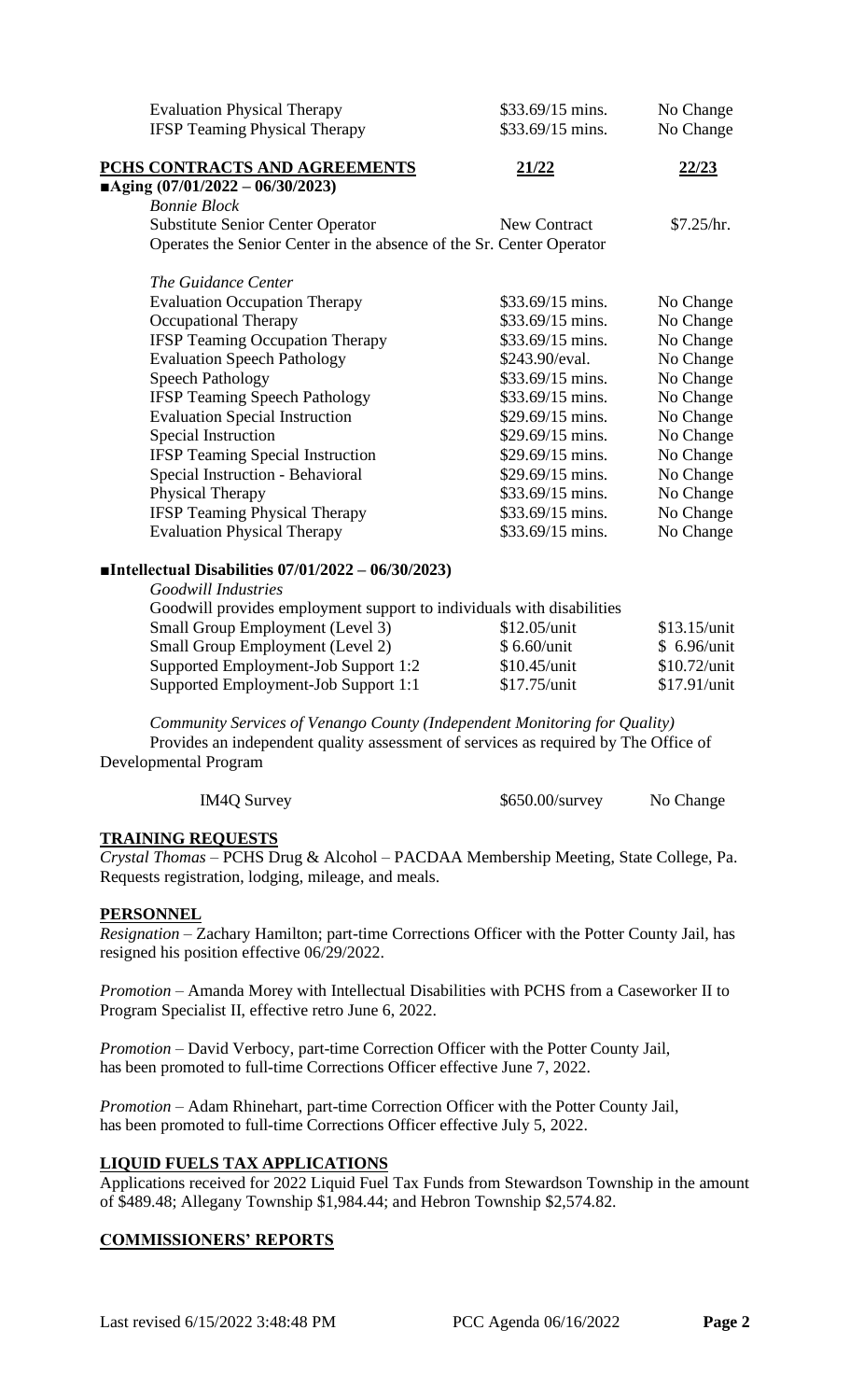### **BILLS**

| $\mathbf{u}$ olici county fruman bet vices fused bunning $\mathbf{v}$ (bo/fo/2022) |              |
|------------------------------------------------------------------------------------|--------------|
| PAYROLL AUTOMATIC DEPOSITS                                                         | \$55,657.66  |
| PAYROLL TAX TRANSFERS (EFTPS)                                                      | \$20,501.16  |
| STATE TAX WITHHOLDINGS (ETIDES)                                                    | \$2,483.36   |
| <b>PAUC</b>                                                                        | \$48.61      |
| Local W/H                                                                          | \$808.89     |
| Paytime P/R Charge                                                                 | \$155.50     |
| ACCOUNTS PAYABLE CHECKS - #72974-73085 & 72868                                     | \$166,321.27 |
| <b>Total Checks Written</b>                                                        | \$245,976.45 |

### **Potter County Human Services Fiscal Summary (06/16/2022)**

### **Potter County Fiscal Summary – AMMENDED First of the Month – 06/01/2022**

| <b>Fund</b><br># | <b>Fund Description</b>                       | Check $#s$               | Voided Check #'s | <i>Voided</i><br>Check Amt | <b>Total</b> |
|------------------|-----------------------------------------------|--------------------------|------------------|----------------------------|--------------|
| 10               | General Fund –<br><b>Accounts Payable</b>     | 139346-<br>139358,139359 | 139120           | \$117.84                   | \$126,516.19 |
| 10               | General Funds $- A/P$<br><b>Manual Checks</b> | 28,29                    |                  |                            | \$2,634.84   |
| 16               | 911 Fund                                      | 3355-3356                |                  |                            | \$456.15     |
| 62               | <b>CDBG</b> Entitlement                       | 139360                   |                  |                            | \$1,122.48   |

# **Potter County Fiscal Summary –06/03/2022**

| <b>Fund</b><br># | <b>Fund Description</b>                       | Check $#s$               | Voided Check #'s | <b>Voided</b><br><b>Check Amt</b> | Total        |
|------------------|-----------------------------------------------|--------------------------|------------------|-----------------------------------|--------------|
| 10               | Payroll – Direct<br>Deposit                   | 4525-4626                |                  |                                   | \$98,059.61  |
| 10               | General Funds -<br><b>Accounts Payable</b>    | 139361                   |                  |                                   | \$548,266.57 |
| 10               | General Funds $- A/P$<br><b>Manual Checks</b> | 30                       |                  |                                   | \$140,054.57 |
| 11               | LEPC-Local<br><b>Emergency Planning</b>       | 2906-2911                | 2909             | \$2,000.00                        | \$5,331.89   |
| 14               | <b>Liquid Fuels</b>                           | 1751                     |                  |                                   | \$1,500.34   |
| 16               | 911 Fund                                      | 3357-3361                |                  |                                   | \$6,946.30   |
| 34               | V.O.J.O.                                      | 139371;<br>139398;139399 |                  |                                   | \$239.89     |
| 35               | Victim<br>Services/RASA                       | 139371;<br>139398;139399 |                  |                                   | \$1,441.04   |
| 56               | COVID-19 County<br><b>Relief Grant</b>        | 139377                   |                  |                                   | \$7,510.00   |